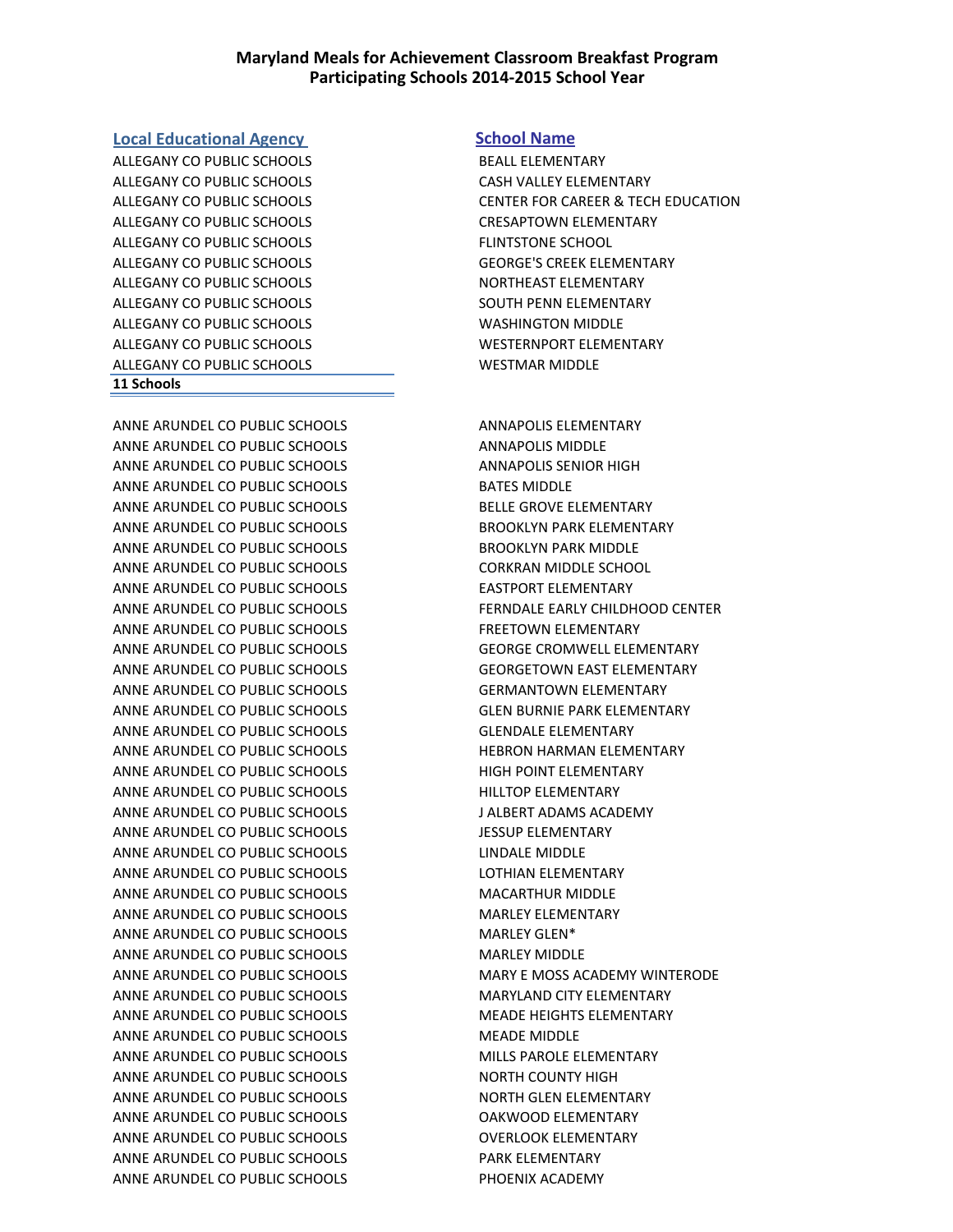ANNE ARUNDEL CO PUBLIC SCHOOLS POINT PLEASANT ELEMENTARY ANNE ARUNDEL CO PUBLIC SCHOOLS RICHARD HENRY LEE ELEMENTARY ANNE ARUNDEL CO PUBLIC SCHOOLS RIPPLING WOODS ELEMENTARY ANNE ARUNDEL CO PUBLIC SCHOOLS RUTH PARKER EASON SCHOOL\*\* ANNE ARUNDEL CO PUBLIC SCHOOLS SOUTHGATE ELEMENTARY ANNE ARUNDEL CO PUBLIC SCHOOLS TYLER HEIGHTS ELEMENTARY ANNE ARUNDEL CO PUBLIC SCHOOLS VAN BOKKELEN ELEMENTARY ANNE ARUNDEL CO PUBLIC SCHOOLS WOODSIDE ELEMENTARY **46 Schools**

BALTIMORE CO PUBLIC SCHOOLS **EXECUTE A BALTIMORE HIGHLANDS ELEMENTARY** BALTIMORE CO PUBLIC SCHOOLS BATTLE GROVE ELEMENTARY\* BALTIMORE CO PUBLIC SCHOOLS BEAR CREEK ELEMENTARY BALTIMORE CO PUBLIC SCHOOLS BEDFORD ELEMENTARY BALTIMORE CO PUBLIC SCHOOLS **EXAMPLE SEE AND A BERKSHIRE ELEMENTARY** BALTIMORE CO PUBLIC SCHOOLS CAMPFIELD EARLY CHILDHOOD CENTER BALTIMORE CO PUBLIC SCHOOLS **CHADWICK ELEMENTARY** BALTIMORE CO PUBLIC SCHOOLS CHARLESMONT ELEMENTARY BALTIMORE CO PUBLIC SCHOOLS CHASE ELEMENTARY BALTIMORE CO PUBLIC SCHOOLS COLGATE ELEMENTARY BALTIMORE CO PUBLIC SCHOOLS CROSSROADS CENTER BALTIMORE CO PUBLIC SCHOOLS DEEP CREEK ELEMENTARY BALTIMORE CO PUBLIC SCHOOLS DEEP CREEK MIDDLE\* BALTIMORE CO PUBLIC SCHOOLS **EXAMPLE 20 BOGWOOD ELEMENTARY** BALTIMORE CO PUBLIC SCHOOLS **EXECUTE A SUMPLIME DUNDALK ELEMENTARY** BALTIMORE CO PUBLIC SCHOOLS DUNDALK MIDDLE\* BALTIMORE CO PUBLIC SCHOOLS EDMONDSON HEIGHTS ELEMENTARY BALTIMORE CO PUBLIC SCHOOLS ELMWOOD ELEMENTARY BALTIMORE CO PUBLIC SCHOOLS FEATHERBED LANE ELEMENTARY BALTIMORE CO PUBLIC SCHOOLS GLENMAR ELEMENTARY BALTIMORE CO PUBLIC SCHOOLS GOLDEN RING MIDDLE\* BALTIMORE CO PUBLIC SCHOOLS FOR THE RESERVED BALTIMORE CO PUBLIC SCHOOLS BALTIMORE CO PUBLIC SCHOOLS **ALTIMORY CONTRACT CONTRACT CONTRACT AND ACTE** BALTIMORE CO PUBLIC SCHOOLS THEBBVILLE ELEMENTARY BALTIMORE CO PUBLIC SCHOOLS THERNWOOD ELEMENTARY\* BALTIMORE CO PUBLIC SCHOOLS **EXAMPLE A SCHOOLS** HOLABIRD MIDDLE BALTIMORE CO PUBLIC SCHOOLS **SALTIMORE CO PUBLIC SCHOOLS SALTIMORE** SCHOOLS BALTIMORE CO PUBLIC SCHOOLS EXAMPLE AND LANSDOWNE ELEMENTARY BALTIMORE CO PUBLIC SCHOOLS LANSDOWNE MIDDLE\* BALTIMORE CO PUBLIC SCHOOLS EXAMPLE TO CHI RAVEN TECH ACADEMY\* BALTIMORE CO PUBLIC SCHOOLS 
LOGAN ELEMENTARY BALTIMORE CO PUBLIC SCHOOLS MAIDEN CHOICE SCHOOL BALTIMORE CO PUBLIC SCHOOLS MARS ESTATES ELEMENTARY BALTIMORE CO PUBLIC SCHOOLS MARTIN BLVD ELEMENTARY BALTIMORE CO PUBLIC SCHOOLS MOTHER MCCORMICK ELEMENTARY BALTIMORE CO PUBLIC SCHOOLS MIDDLE RIVER MIDDLE\* BALTIMORE CO PUBLIC SCHOOLS MIDDLESEX ELEMENTARY BALTIMORE CO PUBLIC SCHOOLS **ALTIMORE CO PUBLIC SCHOOLS MILBROOK ELEMENTARY** BALTIMORE CO PUBLIC SCHOOLS NORWOOD ELEMENTARY BALTIMORE CO PUBLIC SCHOOLS **CONTRACT CONTRACT CONTRACT CONTRACT CONTRACT CONTRACT CONTRACT CONTRACT CONTRACT CONTRACT CONTRACT CONTRACT CONTRACT CONTRACT CONTRACT CONTRACT CONTRACT CONTRACT CONTRACT CONTRACT CONTRACT CONT** BALTIMORE CO PUBLIC SCHOOLS PADONIA INTERNATIONAL ELEMENTARY\* BALTIMORE CO PUBLIC SCHOOLS **EXECUTE A SECURITY PLAINS AND RELEMENTARY** BALTIMORE CO PUBLIC SCHOOLS **EXAMPLE A POWHATAN ELEMENTARY** BALTIMORE CO PUBLIC SCHOOLS **RANDALLSTOWN ELEMENTARY** BALTIMORE CO PUBLIC SCHOOLS THE RIVERVIEW ELEMENTARY BALTIMORE CO PUBLIC SCHOOLS SANDALWOOD ELEMENTARY BALTIMORE CO PUBLIC SCHOOLS SANDY PLAINS ELEMENTARY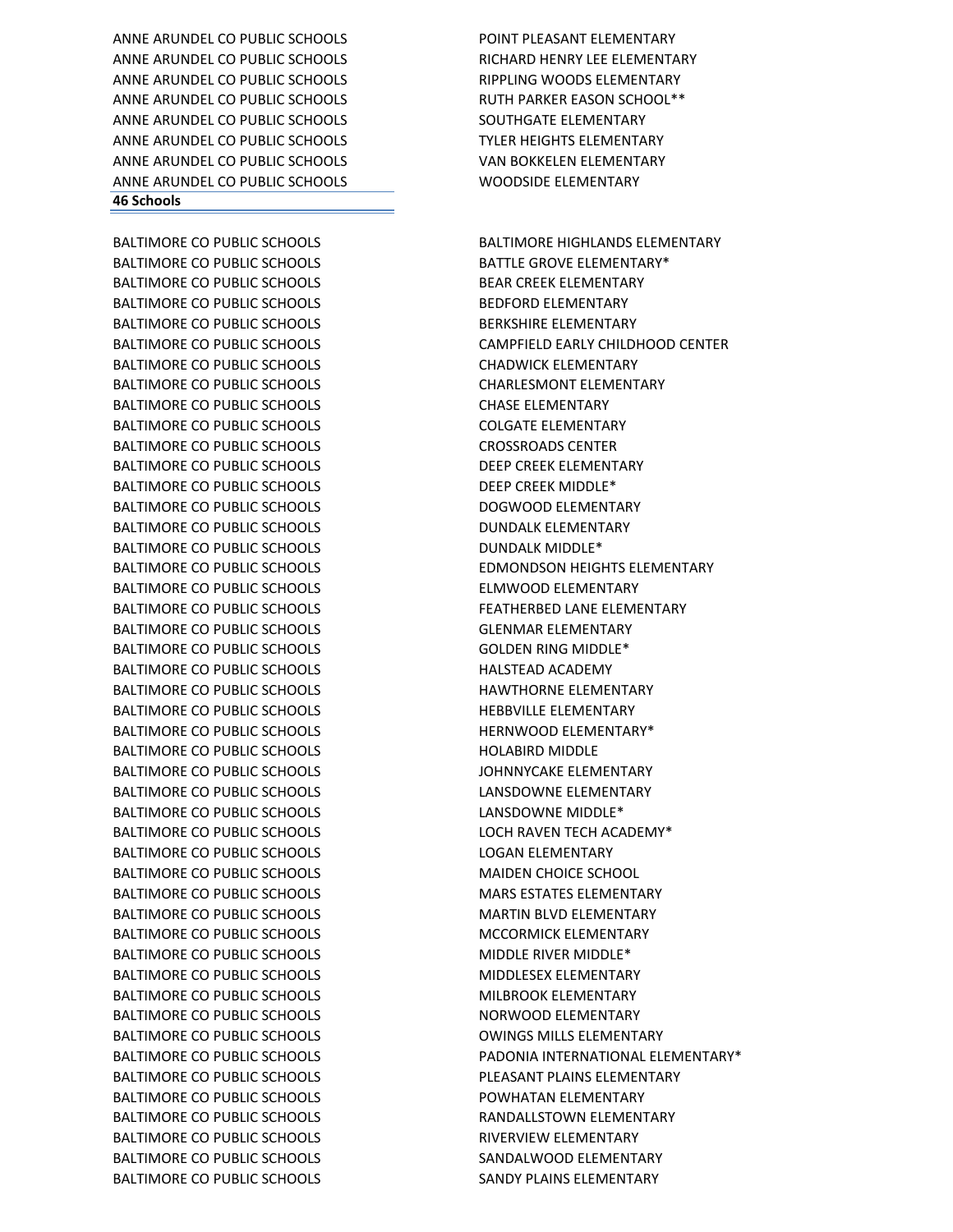CHARLES CO BRD OF ED J C PARKS ELEMENTARY CHARLES CO BRD OF ED **SAULT A SECOND TEAM CHARLES ON BRD** OF ED

### **14 Schools**

CECIL CO PUBLIC SCHOOLS CECILTON ELEMENTARY CECIL CO PUBLIC SCHOOLS ELKTON HIGH CECIL CO PUBLIC SCHOOLS ELKTON MIDDLE CECIL CO PUBLIC SCHOOLS HOLLY HALL ELEMENTARY CECIL CO PUBLIC SCHOOLS LEEDS ELEMENTARY CECIL CO PUBLIC SCHOOLS **NORTH EAST ELEMENTARY** CECIL CO PUBLIC SCHOOLS NORTH EAST MIDDLE CECIL CO PUBLIC SCHOOLS **EXECUTE A RISING SUN ELEMENTARY** 

#### **4 Schools**

CARROLL CO PUBLIC SCHOOLS CROSSROADS MIDDLE SCHOOL CARROLL CO PUBLIC SCHOOLS GATEWAY SCHOOL CARROLL CO PUBLIC SCHOOLS **EXAMPLE 20 INCREASE AND A ROBERT MOTON ELEMENTARY** CARROLL CO PUBLIC SCHOOLS TANEYTOWN ELEMENTARY

CECIL CO PUBLIC SCHOOLS BAINBRIDGE ELEMENTARY

#### **9 Schools**

CAROLINE CO PUBLIC SCHOOLS COL RICHARDSON HIGH CAROLINE CO PUBLIC SCHOOLS COL RICHARDSON MIDDLE CAROLINE CO PUBLIC SCHOOLS **EXECUTE A SECURITY OF A DENTON ELEMENTARY** CAROLINE CO PUBLIC SCHOOLS FAMILY SUPPORT CENTER CAROLINE CO PUBLIC SCHOOLS THE REDERALSBURG ELEMENTARY CAROLINE CO PUBLIC SCHOOLS GREENSBORO ELEMENTARY CAROLINE CO PUBLIC SCHOOLS JUDY CENTER EARLY HEADSTART CAROLINE CO PUBLIC SCHOOLS **LOCKERMAN MIDDLE** CAROLINE CO PUBLIC SCHOOLS PRESTON ELEMENTARY

# BALTIMORE CO PUBLIC SCHOOLS SHADY SHADY SPRING ELEMENTARY BALTIMORE CO PUBLIC SCHOOLS SOUTHWEST ACADEMY BALTIMORE CO PUBLIC SCHOOLS SUSSEX ELEMENTARY BALTIMORE CO PUBLIC SCHOOLS VICTORY VILLA ELEMENTARY BALTIMORE CO PUBLIC SCHOOLS WHITE OAK SCHOOL BALTIMORE CO PUBLIC SCHOOLS WINFIELD ELEMENTARY BALTIMORE CO PUBLIC SCHOOLS WOODLAWN MIDDLE BALTIMORE CO PUBLIC SCHOOLS WOODMOOR ELEMENTARY **57 Schools**

CHARLES CO BRD OF ED ARTHUR MIDDLETON ELEMENTARY\* CHARLES CO BRD OF ED BENJAMIN STODDERT MIDDLE CHARLES CO BRD OF ED C PAUL BARNHART ELEMENTARY CHARLES CO BRD OF ED **DR GUSTAVUS BROWN ELEMENTARY** CHARLES CO BRD OF ED DR SAMUEL A MUDD ELEMENTARY CHARLES CO BRD OF ED
EVA TURNER ELEMENTARY CHARLES CO BRD OF ED F.B. GWYNN EDUCATIONAL CENTER\* CHARLES CO BRD OF ED GALE-BAILEY ELEMENTARY CHARLES CO BRD OF ED GENERAL SMALLWOOD MIDDLE CHARLES CO BRD OF ED **INDIAN HEAD ELEMENTARY** 

CECIL CO PUBLIC SCHOOLS **BAY VIEW ELEMENTARY** CECIL CO PUBLIC SCHOOLS CECIL MANOR ELEMENTARY CECIL CO PUBLIC SCHOOLS CHARLESTOWN ELEMENTARY CECIL CO PUBLIC SCHOOLS GILPIN MANOR ELEMENTARY CECIL CO PUBLIC SCHOOLS THOMSON ESTATES ELEMENTARY

BALTIMORE CO PUBLIC SCHOOLS SCOTTS BRANCH ELEMENTARY BALTIMORE CO PUBLIC SCHOOLS SENECA ELEMENTARY\*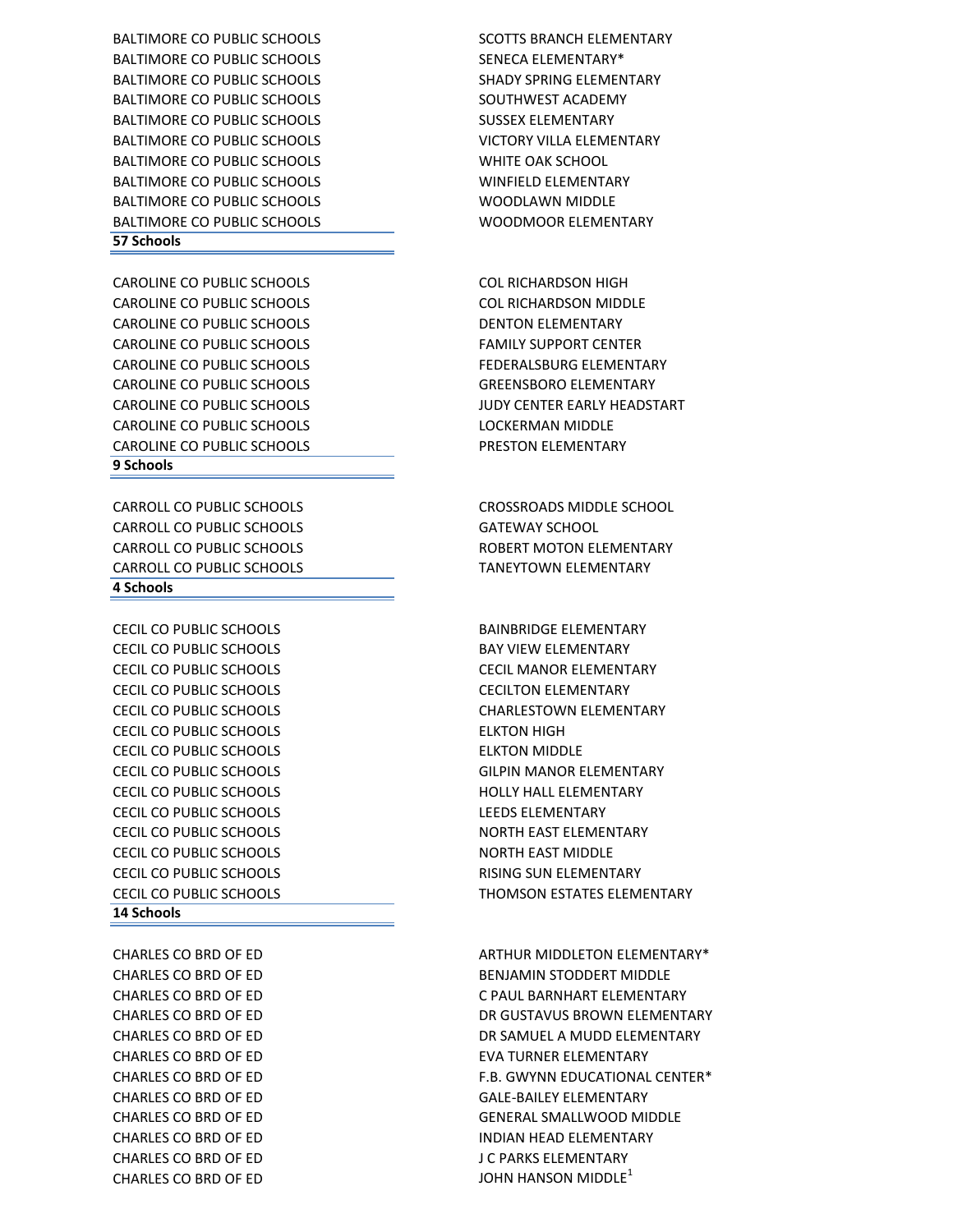HOWARD CO PUBLIC SCHOOLS BRYANT WOODS ELEMENTARY HOWARD CO PUBLIC SCHOOLS CRADLEROCK ELEMENTARY

#### **15 Schools**

HARFORD CO PUBLIC SCHOOLS DEERFIELD ELEMENTARY HARFORD CO PUBLIC SCHOOLS **EXECUTE A SUBLICAL SCHOOLS** DUBLIN ELEMENTARY HARFORD CO PUBLIC SCHOOLS EDGEWOOD ELEMENTARY HARFORD CO PUBLIC SCHOOLS EDGEWOOD MIDDLE HARFORD CO PUBLIC SCHOOLS **A CONSIDER SERVIT CONTRACT SCHOOLS** JOPPATOWNE ELEMENTARY<sup>1</sup> HARFORD CO PUBLIC SCHOOLS MAGNOLIA ELEMENTARY HARFORD CO PUBLIC SCHOOLS MAGNOLIA MIDDLE HARFORD CO PUBLIC SCHOOLS RIVERSIDE ELEMENTARY HARFORD CO PUBLIC SCHOOLS ROYEWILLIAMS ELEMENTARY HARFORD CO PUBLIC SCHOOLS WM PACA OLD POST

#### **8 Schools**

GARRETT CO PUBLIC SCHOOLS ACCIDENT ELEMENTARY GARRETT CO PUBLIC SCHOOLS **BROAD FORD ELEMENTARY** GARRETT CO PUBLIC SCHOOLS CRELLIN ELEMENTARY GARRETT CO PUBLIC SCHOOLS FRIENDSVILLE ELEMENTARY GARRETT CO PUBLIC SCHOOLS GRANTSVILLE ELEMENTARY GARRETT CO PUBLIC SCHOOLS **NORTHERN MIDDLE** GARRETT CO PUBLIC SCHOOLS SOUTHERN MIDDLE GARRETT CO PUBLIC SCHOOLS YOUGH GLADES ELEMENTARY

#### **10 Schools**

FREDERICK CO PUBLIC SCHOOLS HEATHER RIDGE HIGH SCHOOL FREDERICK CO PUBLIC SCHOOLS **HEATHER RIDGE MIDDLE** FREDERICK CO PUBLIC SCHOOLS FREDERICK AND HILLCREST ELEMENTARY FREDERICK CO PUBLIC SCHOOLS **EXAMPLE 20 INCOLA CONTRACT AND ACCOUNT ACCOUNT** ELEMENTARY FREDERICK CO PUBLIC SCHOOLS MONOCACY ELEMENTARY FREDERICK CO PUBLIC SCHOOLS SPRING RIDGE ELEMENTARY\* FREDERICK CO PUBLIC SCHOOLS WAVERLEY ELEMENTARY FREDERICK CO PUBLIC SCHOOLS WEST FREDERICK MIDDLE

#### **8 Schools**

DORCHESTER CO BOARD OF ED HURLOCK ELEMENTARY DORCHESTER CO BOARD OF ED JUDY HOYER CENTER DORCHESTER CO BOARD OF ED MACES LANE MIDDLE DORCHESTER CO BOARD OF ED MAPLE ELEMENTARY DORCHESTER CO BOARD OF ED NORTH DORCHESTER MIDDLE DORCHESTER CO BOARD OF ED SANDY HILL ELEMENTARY DORCHESTER CO BOARD OF ED VIENNA ELEMENTARY

# **14 Schools**

CHARLES CO BRD OF ED JP RYON ELEMENTARY

HOWARD CO PUBLIC SCHOOLS THE BOLLMAN BRIDGE ELEMENTARY\*

HARFORD CO PUBLIC SCHOOLS ABERDEEN MIDDLE\* HARFORD CO PUBLIC SCHOOLS **BAKERFIELD ELEMENTARY** HARFORD CO PUBLIC SCHOOLS G D LISBY ELEMENTARY HILLSDALE HARFORD CO PUBLIC SCHOOLS HALLS CROSS ROADS ELEMENTARY HARFORD CO PUBLIC SCHOOLS HAVRE DE GRACE ELEMENTARY

FREDERICK CO PUBLIC SCHOOLS BALLENGER CREEK ELEMENTARY FREDERICK CO PUBLIC SCHOOLS NORTH FREDERICK ELEMENTARY

DORCHESTER CO BOARD OF ED CHOPTANK ELEMENTARY

CHARLES CO BRD OF ED **MELLES CO BRD OF ED** MT HOPE/NANJEMOY ELEMENTARY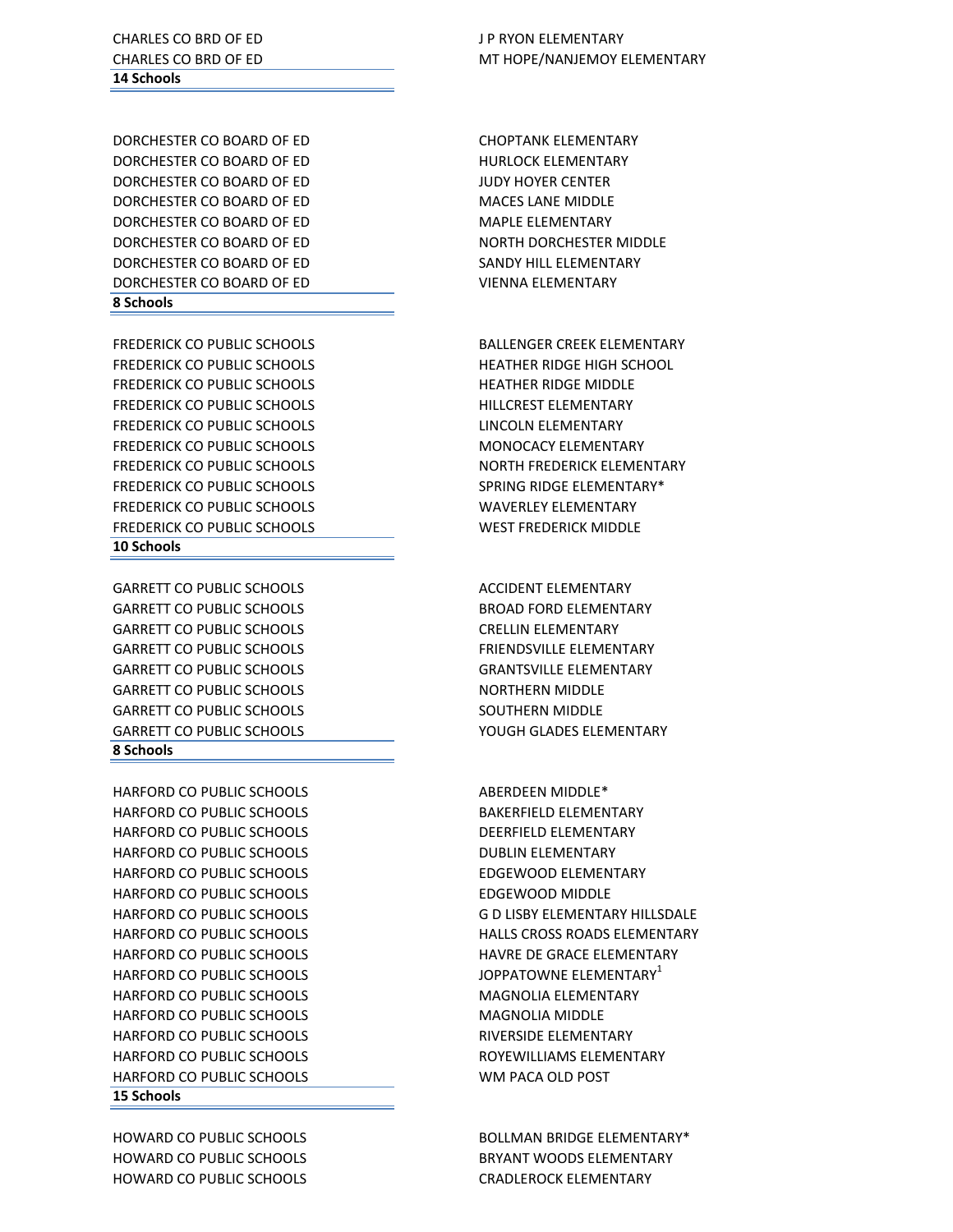MONTGOMERY CO PUBLIC SCHOOLS ALBERT EINSTEIN HIGH<sup>2</sup> MONTGOMERY CO PUBLIC SCHOOLS A MARIO LOIEDERMAN MIDDLE MONTGOMERY CO PUBLIC SCHOOLS ARCOLA ELEMENTARY MONTGOMERY CO PUBLIC SCHOOLS **ARGYLE MIDDLE** MONTGOMERY CO PUBLIC SCHOOLS BEL PRE ELEMENTARY MONTGOMERY CO PUBLIC SCHOOLS BENJAMIN BANNEKER MIDDLE MONTGOMERY CO PUBLIC SCHOOLS BRIGGS CHANEY MIDDLE MONTGOMERY CO PUBLIC SCHOOLS BROAD ACRES ELEMENTARY MONTGOMERY CO PUBLIC SCHOOLS BROOKHAVEN ELEMENTARY MONTGOMERY CO PUBLIC SCHOOLS BROWN STATION ELEMENTARY MONTGOMERY CO PUBLIC SCHOOLS BURNT MILLS ELEMENTARY MONTGOMERY CO PUBLIC SCHOOLS BURTONSVILLE ELEMENTARY MONTGOMERY CO PUBLIC SCHOOLS CANNON ROAD ELEMENTARY MONTGOMERY CO PUBLIC SCHOOLS CARL SANDBURG CENTER\* MONTGOMERY CO PUBLIC SCHOOLS CAPT JAMES E DALY ELEMENTARY MONTGOMERY CO PUBLIC SCHOOLS CLOPPER MILL ELEMENTARY MONTGOMERY CO PUBLIC SCHOOLS COL E BROOKE LEE MIDDLE MONTGOMERY CO PUBLIC SCHOOLS CRESTHAVEN ELEMENTARY MONTGOMERY CO PUBLIC SCHOOLS THE DR CHARLES R DREW ELEMENTARY MONTGOMERY CO PUBLIC SCHOOLS THE DR SALLY K RIDE ELEMENTARY MONTGOMERY CO PUBLIC SCHOOLS EAST SILVER SPRING ELEMENTARY MONTGOMERY CO PUBLIC SCHOOLS EASTERN MIDDLE MONTGOMERY CO PUBLIC SCHOOLS FAIRLAND ELEMENTARY MONTGOMERY CO PUBLIC SCHOOLS FLORA M SINGER ELEMENTARY\* MONTGOMERY CO PUBLIC SCHOOLS FLOWER HILL ELEMENTARY MONTGOMERY CO PUBLIC SCHOOLS FOREST KNOLLS ELEMENTARY<sup>1</sup> MONTGOMERY CO PUBLIC SCHOOLS FOREST OAK MIDDLE MONTGOMERY CO PUBLIC SCHOOLS FRANCIS SCOTT KEY MIDDLE MONTGOMERY CO PUBLIC SCHOOLS GAITHERSBURG ELEMENTARY MONTGOMERY CO PUBLIC SCHOOLS GAITHERSBURG MIDDLE MONTGOMERY CO PUBLIC SCHOOLS GALWAY ELEMENTARY MONTGOMERY CO PUBLIC SCHOOLS GEORGIAN FOREST ELEMENTARY MONTGOMERY CO PUBLIC SCHOOLS GLEN HAVEN ELEMENTARY MONTGOMERY CO PUBLIC SCHOOLS GLENALLAN ELEMENTARY MONTGOMERY CO PUBLIC SCHOOLS GREENCASTLE ELEMENTARY MONTGOMERY CO PUBLIC SCHOOLS **HARMONY HILLS ELEMENTARY** MONTGOMERY CO PUBLIC SCHOOLS THIGHLAND ELEMENTARY

# **6 Schools**

KENT CO BRD OF ED WORTON ELEMENTARY

### **13 Schools**

HOWARD CO PUBLIC SCHOOLS GUILFORD ELEMENTARY HOWARD CO PUBLIC SCHOOLS **HOWARD CO PUBLIC SCHOOLS** HOWARD CO PUBLIC SCHOOLS LAKE ELKHORN MIDDLE HOWARD CO PUBLIC SCHOOLS LAUREL WOODS ELEMENTARY HOWARD CO PUBLIC SCHOOLS **LONGFELLOW ELEMENTARY**<sup>1</sup> HOWARD CO PUBLIC SCHOOLS THE RESERVE OAKLAND MILLS MIDDLE<sup>1</sup> HOWARD CO PUBLIC SCHOOLS PHELPS LUCK ELEMENTARY HOWARD CO PUBLIC SCHOOLS THE RUNNING BROOK ELEMENTARY HOWARD CO PUBLIC SCHOOLS THE STEVENS FOREST ELEMENTARY HOWARD CO PUBLIC SCHOOLS SWANSFIELD ELEMENTARY

KENT CO BRD OF ED GALENA ELEMENTARY \* KENT CO BRD OF ED **HE H GARNETT ELEMENTARY** KENT CO BRD OF ED KENT COUNTY MIDDLE KENT CO BRD OF ED **MILLINGTON ELEMENTARY** KENT CO BRD OF ED **ROCK HALL ELEMENTARY**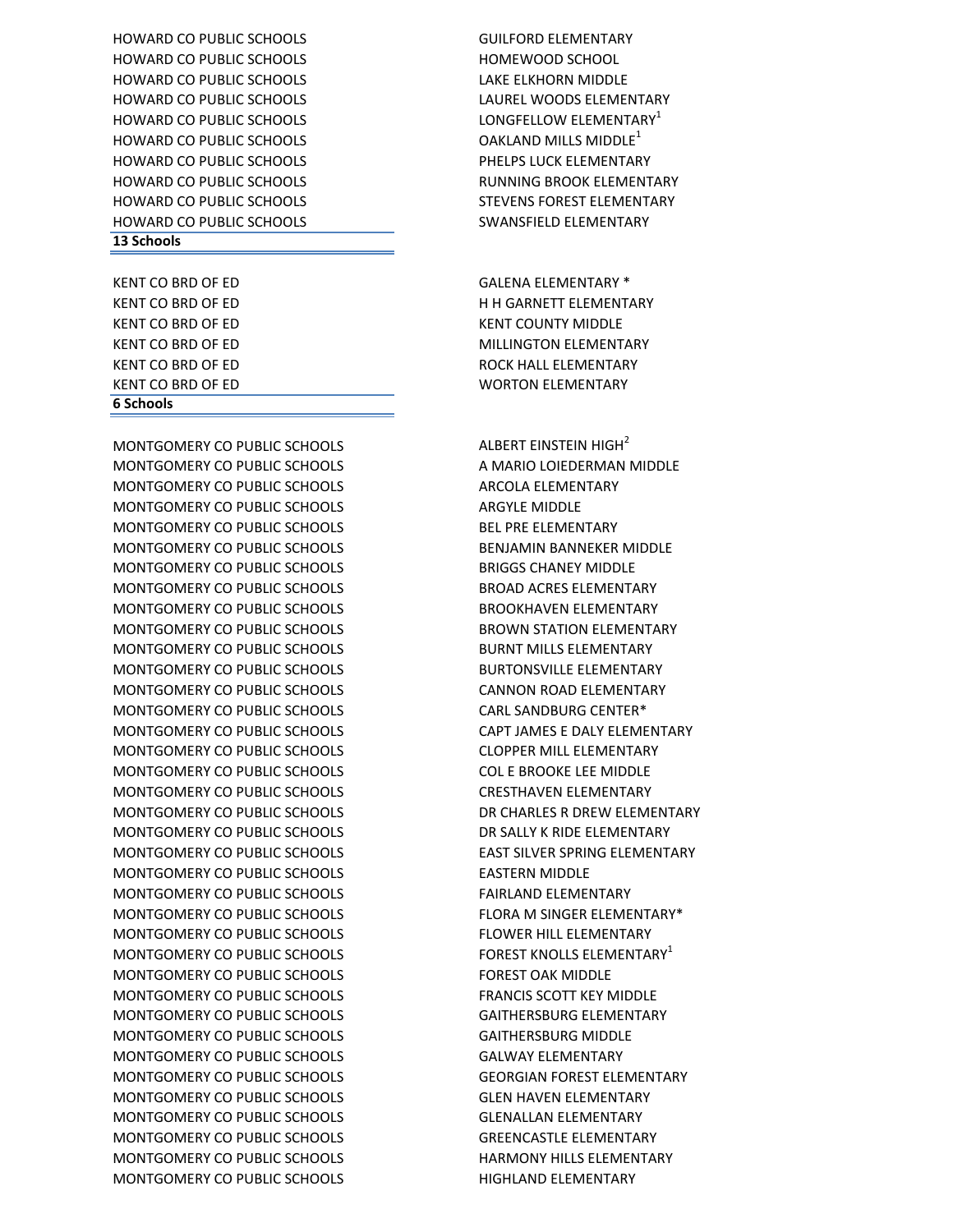PRINCE GEORGE'S CO. PUBLIC SCHOOLS ALLENWOOD ELEMENTARY PRINCE GEORGE'S CO. PUBLIC SCHOOLS ANDREW JACKSON ACADEMY PRINCE GEORGE'S CO. PUBLIC SCHOOLS APPLE GROVE ELEMENTARY PRINCE GEORGE'S CO. PUBLIC SCHOOLS ARDMORE ELEMENTARY PRINCE GEORGE'S CO. PUBLIC SCHOOLS ARROWHEAD ELEMENTARY PRINCE GEORGE'S CO. PUBLIC SCHOOLS AVALON ELEMENTARY PRINCE GEORGE'S CO. PUBLIC SCHOOLS BADEN ELEMENTARY PRINCE GEORGE'S CO. PUBLIC SCHOOLS BARNABY MANOR ELEMENTARY PRINCE GEORGE'S CO. PUBLIC SCHOOLS BELTSVILLE ELEMENTARY\* PRINCE GEORGE'S CO. PUBLIC SCHOOLS BERWYN HEIGHTS ELEMENTARY\* PRINCE GEORGE'S CO. PUBLIC SCHOOLS BLADENSBURG ELEMENTARY PRINCE GEORGE'S CO. PUBLIC SCHOOLS BRADBURY HEIGHTS ELEMENTARY PRINCE GEORGE'S CO. PUBLIC SCHOOLS BRANDYWINE ELEMENTARY PRINCE GEORGE'S CO. PUBLIC SCHOOLS CAPITOL HEIGHTS ELEMENTARY

## **78 Schools**

MONTGOMERY CO PUBLIC SCHOOLS JACKSON ROAD ELEMENTARY MONTGOMERY CO PUBLIC SCHOOLS JOHN F KENNEDY HIGH MONTGOMERY CO PUBLIC SCHOOLS JUDITH A RESNIK ELEMENTARY MONTGOMERY CO PUBLIC SCHOOLS **A CONTROLL SCHOOLS** KEMP MILL ELEMENTARY MONTGOMERY CO PUBLIC SCHOOLS LAKE SENECA ELEMENTARY MONTGOMERY CO PUBLIC SCHOOLS MARTIN LUTHER KING JR MIDDLE<sup>1</sup> MONTGOMERY CO PUBLIC SCHOOLS MARYVALE ELEMENTARY MONTGOMERY CO PUBLIC SCHOOLS **A THE MEADOW HALL ELEMENTARY** MONTGOMERY CO PUBLIC SCHOOLS MILL CREEK TOWNE ELEMENTARY MONTGOMERY CO PUBLIC SCHOOLS MONTGOMERY KNOLLS ELEMENTARY MONTGOMERY CO PUBLIC SCHOOLS MONTGOMERY VILLAGE MIDDLE MONTGOMERY CO PUBLIC SCHOOLS NEELSVILLE MIDDLE MONTGOMERY CO PUBLIC SCHOOLS NEW HAMPSHIRE ESTATES ELEMENTARY MONTGOMERY CO PUBLIC SCHOOLS NEWPORT MILL MIDDLE MONTGOMERY CO PUBLIC SCHOOLS OAK VIEW ELEMENTARY MONTGOMERY CO PUBLIC SCHOOLS PARKLAND MIDDLE MONTGOMERY CO PUBLIC SCHOOLS PINE CREST ELEMENTARY MONTGOMERY CO PUBLIC SCHOOLS **RESERVER SARGENT SHRIVER ELEMENTARY** MONTGOMERY CO PUBLIC SCHOOLS ROCK VIEW ELEMENTARY MONTGOMERY CO PUBLIC SCHOOLS ROLLING TERRACE ELEMENTARY MONTGOMERY CO PUBLIC SCHOOLS ROSCOE E NIX ELEMENTARY MONTGOMERY CO PUBLIC SCHOOLS ROSEMONT ELEMENTARY MONTGOMERY CO PUBLIC SCHOOLS SECHASE AND SAMILLE SCHRISTA MCAULIFFE ELEMENTARY MONTGOMERY CO PUBLIC SCHOOLS SEQUOYAH ELEMENTARY MONTGOMERY CO PUBLIC SCHOOLS SILVER SPRING INTL MIDDLE MONTGOMERY CO PUBLIC SCHOOLS SLIGO MIDDLE MONTGOMERY CO PUBLIC SCHOOLS SOUTH LAKE ELEMENTARY MONTGOMERY CO PUBLIC SCHOOLS STEDWICK ELEMENTARY MONTGOMERY CO PUBLIC SCHOOLS STRATHMORE ELEMENTARY MONTGOMERY CO PUBLIC SCHOOLS STRAWBERRY KNOLL ELEMENTARY MONTGOMERY CO PUBLIC SCHOOLS SUMMIT HALL ELEMENTARY MONTGOMERY CO PUBLIC SCHOOLS TWINBROOK ELEMENTARY MONTGOMERY CO PUBLIC SCHOOLS VIERS MILL ELEMENTARY MONTGOMERY CO PUBLIC SCHOOLS WASHINGTON GROVE ELEMENTARY MONTGOMERY CO PUBLIC SCHOOLS WATERS LANDING ELEMENTARY MONTGOMERY CO PUBLIC SCHOOLS WATKINS MILL ELEMENTARY MONTGOMERY CO PUBLIC SCHOOLS WELLER ROAD ELEMENTARY MONTGOMERY CO PUBLIC SCHOOLS WHEATON WOODS ELEMENTARY MONTGOMERY CO PUBLIC SCHOOLS WHETSTONE ELEMENTARY MONTGOMERY CO PUBLIC SCHOOLS WHITE OAK MIDDLE MONTGOMERY CO PUBLIC SCHOOLS WM TYLER PAGE ELEMENTARY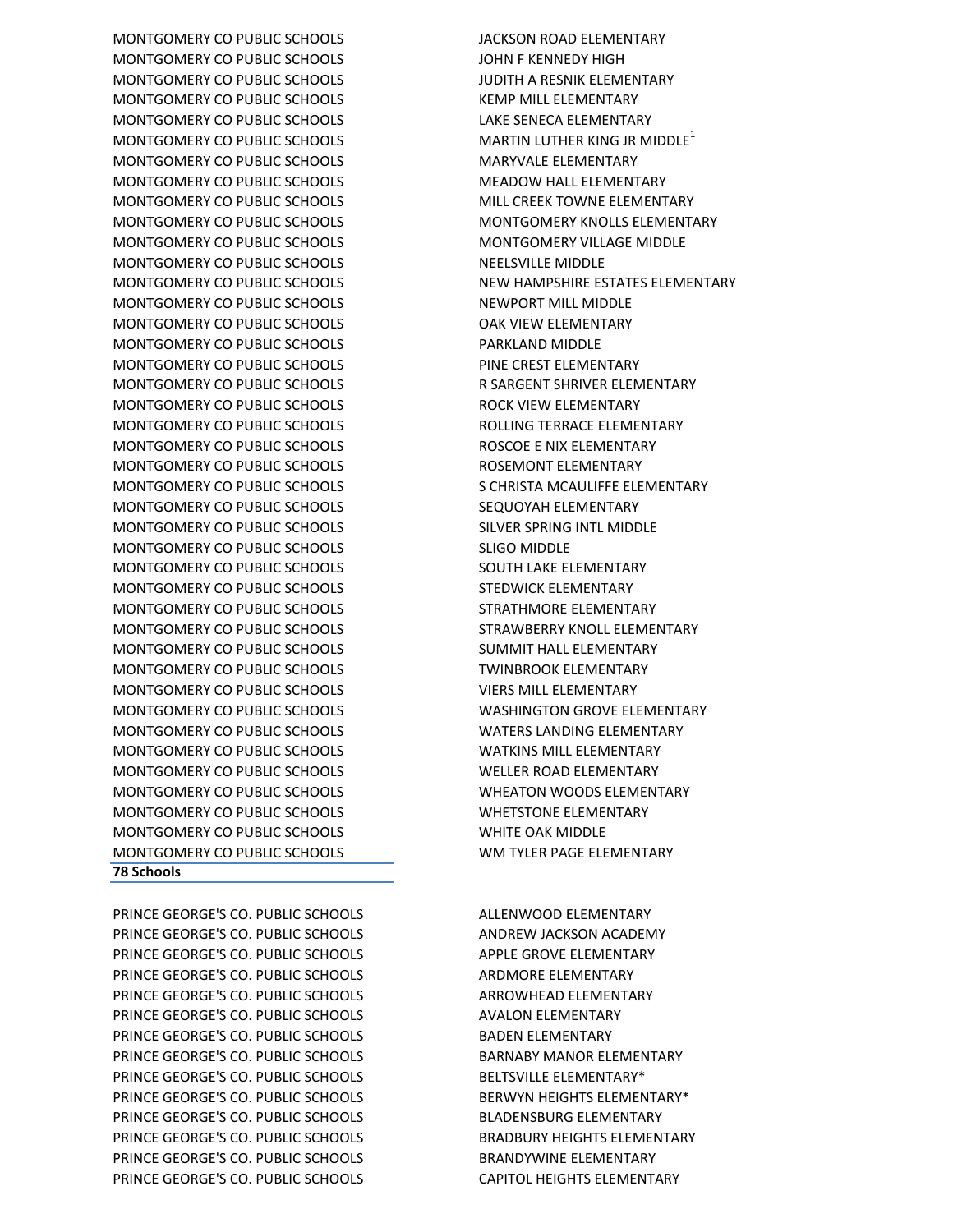PRINCE GEORGE'S CO. PUBLIC SCHOOLS CARMODY HILLS ELEMENTARY PRINCE GEORGE'S CO. PUBLIC SCHOOLS CAROLE HIGHLANDS ELEMENTARY PRINCE GEORGE'S CO. PUBLIC SCHOOLS CATHERINE T REED ELEMENTARY PRINCE GEORGE'S CO. PUBLIC SCHOOLS CHILLUM ELEMENTARY PRINCE GEORGE'S CO. PUBLIC SCHOOLS COLUMBIA PARK ELEMENTARY PRINCE GEORGE'S CO. PUBLIC SCHOOLS CONCORD ELEMENTARY PRINCE GEORGE'S CO. PUBLIC SCHOOLS COOL SPRING ELEMENTARY PRINCE GEORGE'S CO. PUBLIC SCHOOLS COOPER LANE ELEMENTARY PRINCE GEORGE'S CO. PUBLIC SCHOOLS CORA L RICE ELEMENTARY PRINCE GEORGE'S CO. PUBLIC SCHOOLS DEERFIELD RUN ELEMENTARY\* PRINCE GEORGE'S CO. PUBLIC SCHOOLS DISTRICT HEIGHTS ELEMENTARY PRINCE GEORGE'S CO. PUBLIC SCHOOLS DOSWELL E BROOKS ELEMENTARY PRINCE GEORGE'S CO. PUBLIC SCHOOLS EXCEL ACADEMY\* PRINCE GEORGE'S CO. PUBLIC SCHOOLS FLINTSTONE ELEMENTARY PRINCE GEORGE'S CO. PUBLIC SCHOOLS FOREST HEIGHTS ELEMENTARY PRINCE GEORGE'S CO. PUBLIC SCHOOLS FORT FOOTE ELEMENTARY PRINCE GEORGE'S CO. PUBLIC SCHOOLS FRANCES SCOTT KEY ELEMENTARY PRINCE GEORGE'S CO. PUBLIC SCHOOLS FRANCIS T EVANS ELEMENTARY PRINCE GEORGE'S CO. PUBLIC SCHOOLS FT WASHINGTON FOREST ELEMENTARY PRINCE GEORGE'S CO. PUBLIC SCHOOLS GAYWOOD ELEMENTARY PRINCE GEORGE'S CO. PUBLIC SCHOOLS GLASSMANOR ELEMENTARY PRINCE GEORGE'S CO. PUBLIC SCHOOLS GLENARDEN WOODS ELEMENTARY\* PRINCE GEORGE'S CO. PUBLIC SCHOOLS GREENBELT ELEMENTARY\* PRINCE GEORGE'S CO. PUBLIC SCHOOLS HIGHLAND PARK ELEMENTARY PRINCE GEORGE'S CO. PUBLIC SCHOOLS **HILLCREST HEIGHTS ELEMENTARY** PRINCE GEORGE'S CO. PUBLIC SCHOOLS FOR THOLLYWOOD ELEMENTARY\* PRINCE GEORGE'S CO. PUBLIC SCHOOLS THE HYATTSVILLE ELEMENTARY PRINCE GEORGE'S CO. PUBLIC SCHOOLS INDIAN QUEEN ELEMENTARY\* PRINCE GEORGE'S CO. PUBLIC SCHOOLS J FRANK DENT ELEMENTARY PRINCE GEORGE'S CO. PUBLIC SCHOOLS JAMES H HARRISON ELEMENTARY\* PRINCE GEORGE'S CO. PUBLIC SCHOOLS **FOR SCHOOLS** JOHN H BAYNE ELEMENTARY PRINCE GEORGE'S CO. PUBLIC SCHOOLS JUDGE SYLVANIA WOODS ELEMENTARY PRINCE GEORGE'S CO. PUBLIC SCHOOLS KENMOOR ELEMENTARY PRINCE GEORGE'S CO. PUBLIC SCHOOLS KINGSFORD ELEMENTARY PRINCE GEORGE'S CO. PUBLIC SCHOOLS LAKE ARBOR ELEMENTARY<sup>1</sup> PRINCE GEORGE'S CO. PUBLIC SCHOOLS LAUREL ELEMENTARY\* PRINCE GEORGE'S CO. PUBLIC SCHOOLS LONGFIELDS ELEMENTARY PRINCE GEORGE'S CO. PUBLIC SCHOOLS MAGNOLIA ELEMENTARY PRINCE GEORGE'S CO. PUBLIC SCHOOLS MARLTON ELEMENTARY\* PRINCE GEORGE'S CO. PUBLIC SCHOOLS MELWOOD ELEMENTARY PRINCE GEORGE'S CO. PUBLIC SCHOOLS MONTPELIER ELEMENTARY PRINCE GEORGE'S CO. PUBLIC SCHOOLS NORTH FORESTVILLE ELEMENTARY PRINCE GEORGE'S CO. PUBLIC SCHOOLS **OAKLANDS ELEMENTARY** PRINCE GEORGE'S CO. PUBLIC SCHOOLS **OVERLOOK ELEMENTARY** PRINCE GEORGE'S CO. PUBLIC SCHOOLS OXON HILL ELEMENTARY\* PRINCE GEORGE'S CO. PUBLIC SCHOOLS PAINT BRANCH ELEMENTARY\* PRINCE GEORGE'S CO. PUBLIC SCHOOLS PANORAMA ELEMENTARY PRINCE GEORGE'S CO. PUBLIC SCHOOLS PATUXENT ELEMENTARY PRINCE GEORGE'S CO. PUBLIC SCHOOLS PERRYWOOD ELEMENTARY PRINCE GEORGE'S CO. PUBLIC SCHOOLS PHYLLIS E WILLIAMS ELEMENTARY\* PRINCE GEORGE'S CO. PUBLIC SCHOOLS POTOMAC LANDING ELEMENTARY<sup>1</sup> PRINCE GEORGE'S CO. PUBLIC SCHOOLS PRINCETON ELEMENTARY PRINCE GEORGE'S CO. PUBLIC SCHOOLS RIDGECREST ELEMENTARY PRINCE GEORGE'S CO. PUBLIC SCHOOLS ROBERT R GRAY ELEMENTARY PRINCE GEORGE'S CO. PUBLIC SCHOOLS THE ROSA L PARKS ELEMENTARY

PRINCE GEORGE'S CO. PUBLIC SCHOOLS HW WHEATLY EARLY CHILHOOD CENTER\* PRINCE GEORGE'S CO. PUBLIC SCHOOLS MARY HARRIS "MOTHER" JONES ELEMENTARY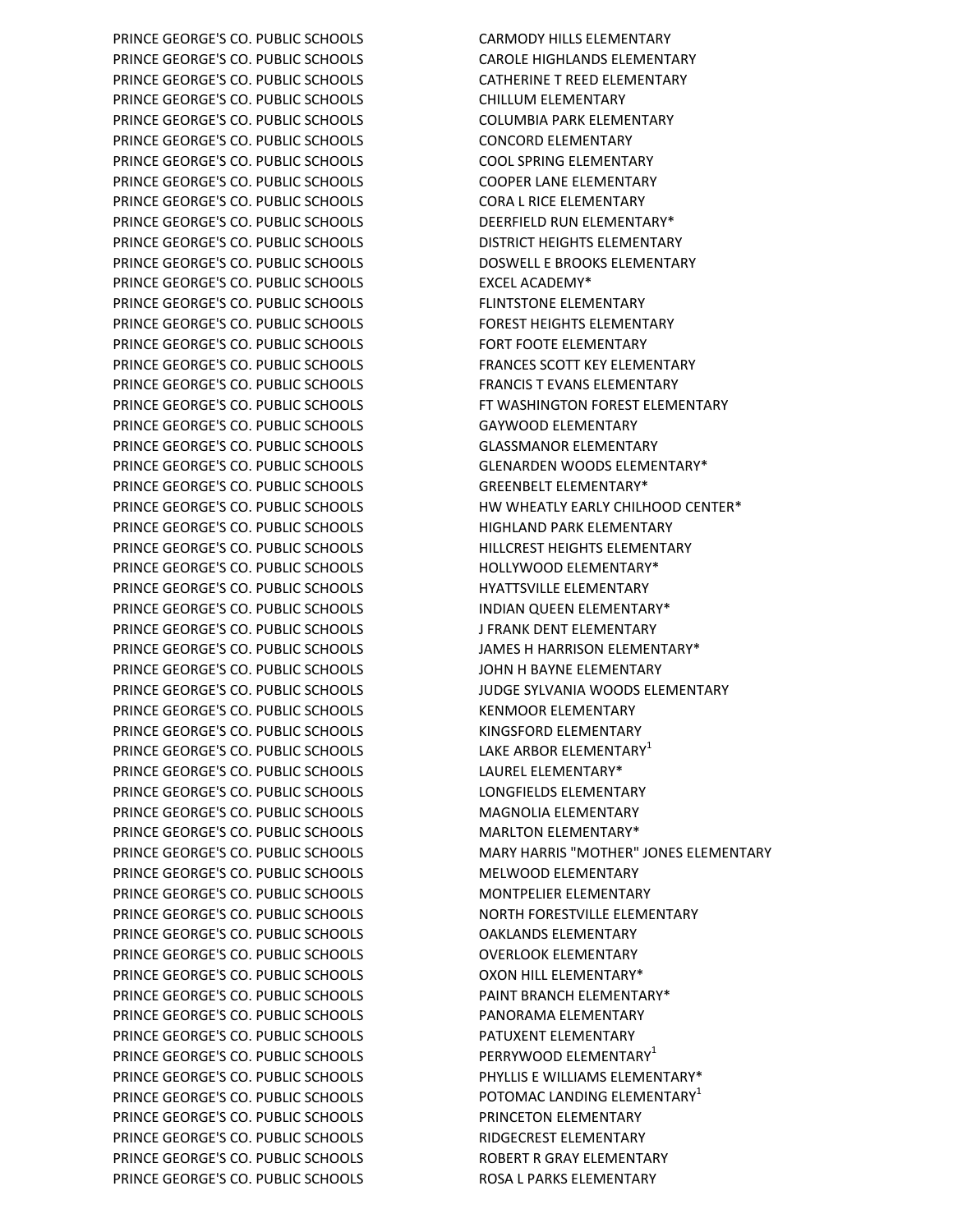WASHINGTON CO PUBLIC SCHOOLS BESTER FLEMENTARY WASHINGTON CO PUBLIC SCHOOLS CASCADE SCHOOL WASHINGTON CO PUBLIC SCHOOLS CONOCOCHEAGUE ELEMENTARY WASHINGTON CO PUBLIC SCHOOLS ENDING THE RUSSELL HICKS MIDDLE WASHINGTON CO PUBLIC SCHOOLS **EASTER BLEMENTARY** WASHINGTON CO PUBLIC SCHOOLS **EMMA K DOUB ELEMENTARY** WASHINGTON CO PUBLIC SCHOOLS FOUNTAINDALE ELEMENTARY

TALBOT CO PUBLIC SCHOOLS EASTON ELEMENTARY TALBOT CO PUBLIC SCHOOLS EASTON MIDDLE\* TALBOT CO PUBLIC SCHOOLS TALBOT CO PUBLIC SCHOOLS TALBOT CO PUBLIC SCHOOLS WHITE MARSH ELEMENTARY **4 Schools**

SOMERSET CO PUBLIC SCHOOLS CARTER G WOODSON ELEMENTARY SOMERSET CO PUBLIC SCHOOLS DEAL ISLAND SCHOOL\* SOMERSET CO PUBLIC SCHOOLS GREENWOOD ELEMENTARY SOMERSET CO PUBLIC SCHOOLS **INTERMEDIATE SCHOOL** SOMERSET CO PUBLIC SCHOOLS **EXECUTE A PRINCESS ANNE ELEMENTARY 5 Schools**

**9 Schools**

ST MARYS CO PUBLIC SCHOOLS **CONTRACT CONTRACT CONTRACT CONTRACT CONTRACT CONTRACT CONTRACT CONTRACT CONTRACT CONTRACT CONTRACT CONTRACT CONTRACT CONTRACT CONTRACT CONTRACT CONTRACT CONTRACT CONTRACT CONTRACT CONTRACT CONTR** ST MARYS CO PUBLIC SCHOOLS FAIRLEAD ACADEMY I ST MARYS CO PUBLIC SCHOOLS FAIRLEAD ACADEMY II ST MARYS CO PUBLIC SCHOOLS GREEN HOLLY SCHOOL ST MARYS CO PUBLIC SCHOOLS LEXINGTON PARK ELEMENTARY ST MARYS CO PUBLIC SCHOOLS **EXECUTE A PARK HALL ELEMENTARY** ST MARYS CO PUBLIC SCHOOLS **EXECUTE A SECURE A RIDGE ELEMENTARY** ST MARYS CO PUBLIC SCHOOLS SPRING RIDGE MIDDLE

QUEEN ANNES CO BD OF ED SUDLERSVILLE MIDDLE **3 Schools**

**89 Schools**

PRINCE GEORGE'S CO. PUBLIC SCHOOLS ROSE VALLEY ELEMENTARY\* PRINCE GEORGE'S CO. PUBLIC SCHOOLS SAMUEL CHASE ELEMENTARY PRINCE GEORGE'S CO. PUBLIC SCHOOLS SAMUEL P MASSIE ELEMENTARY PRINCE GEORGE'S CO. PUBLIC SCHOOLS SEABROOK ELEMENTARY PRINCE GEORGE'S CO. PUBLIC SCHOOLS SEAT PLEASANT ELEMENTARY PRINCE GEORGE'S CO. PUBLIC SCHOOLS SKYLINE ELEMENTARY PRINCE GEORGE'S CO. PUBLIC SCHOOLS SUITLAND ELEMENTARY PRINCE GEORGE'S CO. PUBLIC SCHOOLS TAYAC ELEMENTARY PRINCE GEORGE'S CO. PUBLIC SCHOOLS THOMAS CLAGGETT ELEMENTARY PRINCE GEORGE'S CO. PUBLIC SCHOOLS TURNING POINT ACADEMY\* PRINCE GEORGE'S CO. PUBLIC SCHOOLS UNIVERSITY PARK ELEMENTARY<sup>1</sup> PRINCE GEORGE'S CO. PUBLIC SCHOOLS VALLEY VIEW ELEMENTARY PRINCE GEORGE'S CO. PUBLIC SCHOOLS VANSVILLE ELEMENTARY PRINCE GEORGE'S CO. PUBLIC SCHOOLS WALDON WOODS ELEMENTARY PRINCE GEORGE'S CO. PUBLIC SCHOOLS WILLIAM BEANES ELEMENTARY PRINCE GEORGE'S CO. PUBLIC SCHOOLS WILLIAM W HALL ELEMENTARY

PRINCE GEORGE'S CO. PUBLIC SCHOOLS THE ROSARYVILLE ELEMENTARY

WASHINGTON CO PUBLIC SCHOOLS ANTIETAM ACADEMY

ST MARYS CO PUBLIC SCHOOLS GEORGE WASHINGTON CARVER ELEMENTARY

QUEEN ANNES CO BD OF ED ANCHOR POINT ACADEMY QUEEN ANNES CO BD OF ED SUDLERSVILLE ELEMENTARY

PRINCE GEORGE'S CO. PUBLIC SCHOOLS WOODRIDGE ELEMENTARY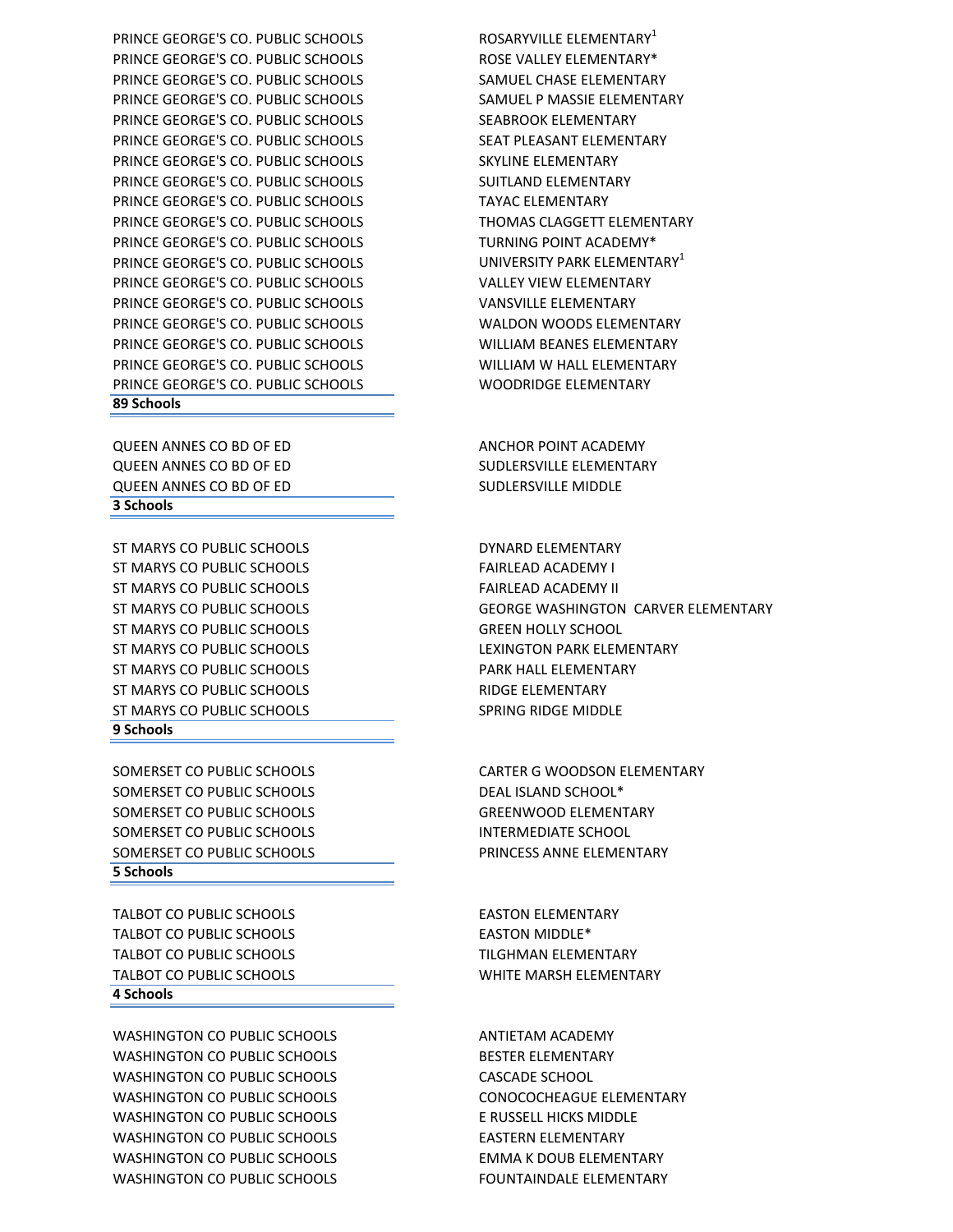BALTIMORE CITY PUBLIC SCHOOLS CALLAWAY ELEMENTARY\* BALTIMORE CITY PUBLIC SCHOOLS CECIL ELEMENTARY BALTIMORE CITY PUBLIC SCHOOLS CLAREMONT SCHOOL BALTIMORE CITY PUBLIC SCHOOLS CROSS COUNTRY ELEMENTARY\* BALTIMORE CITY PUBLIC SCHOOLS CURTIS BAY ELEMENTARY\* BALTIMORE CITY PUBLIC SCHOOLS FALLSTAFF ELEMENTARY SCHOOL\* BALTIMORE CITY PUBLIC SCHOOLS FRANKLIN SOUARE ELEMENTARY\* BALTIMORE CITY PUBLIC SCHOOLS GARRETT HEIGHTS ELEMENTARY\* BALTIMORE CITY PUBLIC SCHOOLS THE HIGHLANDTOWN ELEMENTARY\* BALTIMORE CITY PUBLIC SCHOOLS **ALL SEEMINGS IN STATE AND STATE ASSESS** JAMES MOSHER ELEMENTARY\* BALTIMORE CITY PUBLIC SCHOOLS KIPP HARMONY\* BALTIMORE CITY PUBLIC SCHOOLS THE RESERVED BALTIMORE ACADEMY\* BALTIMORE CITY PUBLIC SCHOOLS MORAVIA PARK PRIMARY\*

BALTIMORE CITY PUBLIC SCHOOLS BELMONT ELEMENTARY\*

WORCESTER CO BRD OF ED BUCKINGHAM ELEMENTARY WORCESTER CO BRD OF ED CEDAR CHAPEL SPECIAL WORCESTER CO BRD OF ED **POCOMOKE ELEMENTARY** WORCESTER CO BRD OF ED **POCOMOKE MIDDLE** WORCESTER CO BRD OF ED SNOW HILL ELEMENTARY WORCESTER CO BRD OF ED SNOW HILL MIDDLE **6 Schools** 

#### **10 Schools**

WICOMICO CO BRD OF ED BEAVER RUN ELEMENTARY SCHOOL WICOMICO CO BRD OF ED CHARLES H CHIPMAN ELEMENTARY WICOMICO CO BRD OF ED **Example 20 Service CONDUCT AND ACCOUNT PEMBERTON FLEMENTARY** WICOMICO CO BRD OF ED **ACCESSION CONFIDENT CONTACT AND ACCESS PINEHURST ELEMENTARY** WICOMICO CO BRD OF ED WILLARDS ELEMENTARY\*

#### **26 Schools**

WASHINGTON CO PUBLIC SCHOOLS FUNKSTOWN ELEMENTARY WASHINGTON CO PUBLIC SCHOOLS **HANCOCK ELEMENTARY** WASHINGTON CO PUBLIC SCHOOLS **HANCOCK MIDDLE SENIOR HIGH** WASHINGTON CO PUBLIC SCHOOLS THICKORY ELEMENTARY WASHINGTON CO PUBLIC SCHOOLS LINCOLNSHIRE ELEMENTARY WASHINGTON CO PUBLIC SCHOOLS MAUGANSVILLE FLEMENTARY WASHINGTON CO PUBLIC SCHOOLS NORTH HAGERSTOWN HIGH WASHINGTON CO PUBLIC SCHOOLS **EXAMPLE A PANGBORN ELEMENTARY** WASHINGTON CO PUBLIC SCHOOLS **EXAMPLE AND RUTH ANN MONROE PRIMARY** WASHINGTON CO PUBLIC SCHOOLS SALEM AVENUE ELEMENTARY WASHINGTON CO PUBLIC SCHOOLS SOUTH HAGERSTOWN HIGH WASHINGTON CO PUBLIC SCHOOLS SPRINGFIELD MIDDLE WASHINGTON CO PUBLIC SCHOOLS WASHINGTON CO FAMILY CENTER WASHINGTON CO PUBLIC SCHOOLS WESTERN HEIGHTS MIDDLE WASHINGTON CO PUBLIC SCHOOLS WILLIAMSPORT ELEMENTARY WASHINGTON CO PUBLIC SCHOOLS WILLIAMSPORT HIGH<sup>\*</sup> WASHINGTON CO PUBLIC SCHOOLS WINTER STREET ELEMENTARY

BALTIMORE CITY PUBLIC SCHOOLS COMMODORE JOHN ROGERS ELEMENTARY BALTIMORE CITY PUBLIC SCHOOLS THE DR RAYNER BROWNE ELEMENTARY\* BALTIMORE CITY PUBLIC SCHOOLS GLENMOUNT ELEMENTARY MIDDLE\*

WICOMICO CO BRD OF ED GLEN AVENUE ELEMENTARY WICOMICO CO BRD OF ED NORTH SALISBURY ELEMENTARY\* WICOMICO CO BRD OF ED **EXAMPLE STREET ELEMENTARY PRINCE STREET ELEMENTARY** WICOMICO CO BRD OF ED WEST SALISBURY ELEMENTARY WICOMICO CO BRD OF ED WICOMICO EARLY LEARNING CENTER

WASHINGTON CO PUBLIC SCHOOLS WASHINGTON CO JOB DEVELOPMENT CENTER